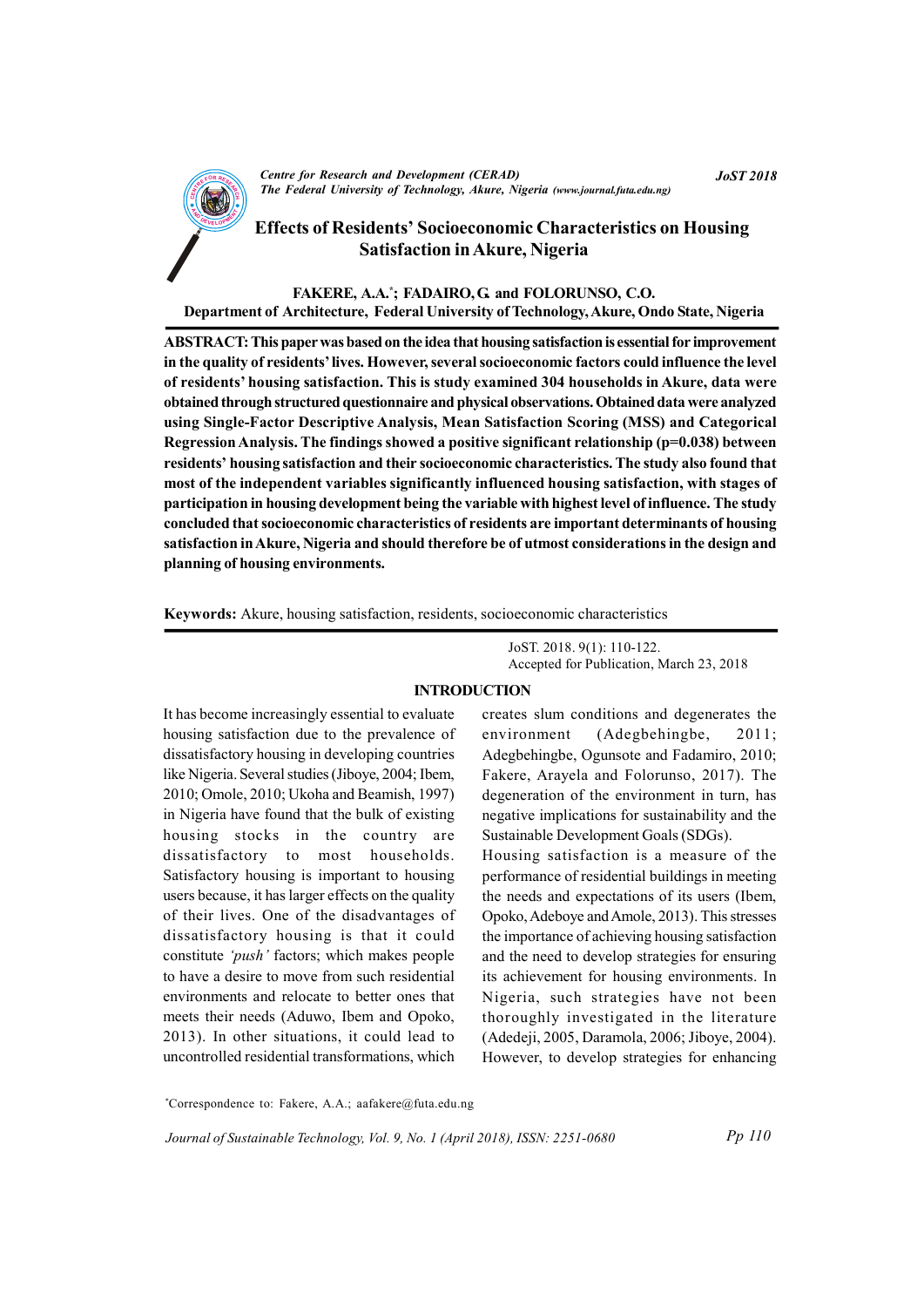housing satisfaction, there is the need to understand the characteristics of its users. This makes an understanding of the socioeconomic characteristics of residents important, because these influence the level of users' housing satisfaction (Amole, 2009; Ibem, 2011).

This study therefore focuses on identifying the socioeconomic factors of the residents that influence the level of housing satisfaction in Akure, Nigeria. To achieve this aim, this study

examined eleven socioeconomic characteristics of respondents; the level of housing satisfaction; and analyzed the relationship between both of them. This should provide empirical data necessary for policy making in order to enhance the level of housing satisfaction in Nigeria. The results were discussed, conclusions and recommendations were made to highlight its larger implications for housing satisfaction in Nigeria.

## LITERATURE REVIEW

Studies on residential satisfaction cuts across a broad range of disciplines in the built environment, management as well as in the social sciences (Ibem, Opoko, Adeboye, Amole, 2013). This is because housing satisfaction is a very important quality of life, because people live in houses and such living environments should meet their residential needs. According to Mohit, et al (2010) residential satisfaction is the feeling of individual contentment achieved when a housing environment meets residential needs. Ibem, et al (2013) defined it as a measure of the discrepancy between the users' actual and expected performance of products and/or services in meeting their needs and expectation from the users' perspective during or after the consumption experience. These definitions have shown that housing satisfaction is a subjective measure of how residents perceive their living environments. It is based on how individuals feel about their residential environment and the effects it has on their lifestyles. Thus, different categories of people would perceive the same environment in different ways according to what their expectations are for that environment. These expectations are usually determined by their unique socioeconomic characteristics and previous experiences. Thus, the importance of evaluating the socioeconomic characteristics of residents in the study of housing satisfaction cannot be overemphasized.Several studies have

established a relationship between users' socioeconomic characteristics and housing satisfaction in different categories of housing. Ibem (2011) studied housing satisfaction of different categories of residents using varied public housing strategies in Ogun State. The study found significant relationship between the socioeconomic characteristics of residents and their housing satisfaction across the different strategies. Socioeconomic variables such as housing delivery strategies, additional space requirements, age, monthly income, house type, and tenure status of respondents were found to significantly influence housing satisfaction in that context. The study recommended that socioeconomic characteristics of residents should be of utmost consideration in planning for housing satisfaction.

Chen, et al (2013) studied the disparities in residential environment and satisfaction among residents in China. It sought to examine the degree of differences in residential satisfaction between different groups of people in the study area. The study found that income level, house type, and homeownership status influenced the level of residential satisfaction. The study also found that low-income groups live in environments that are more vulnerable and are likely to be dissatisfied with their housing environments. The study recommended that residential satisfaction of low-income residents could be enhanced through providing adequate and appropriate type of housing for them.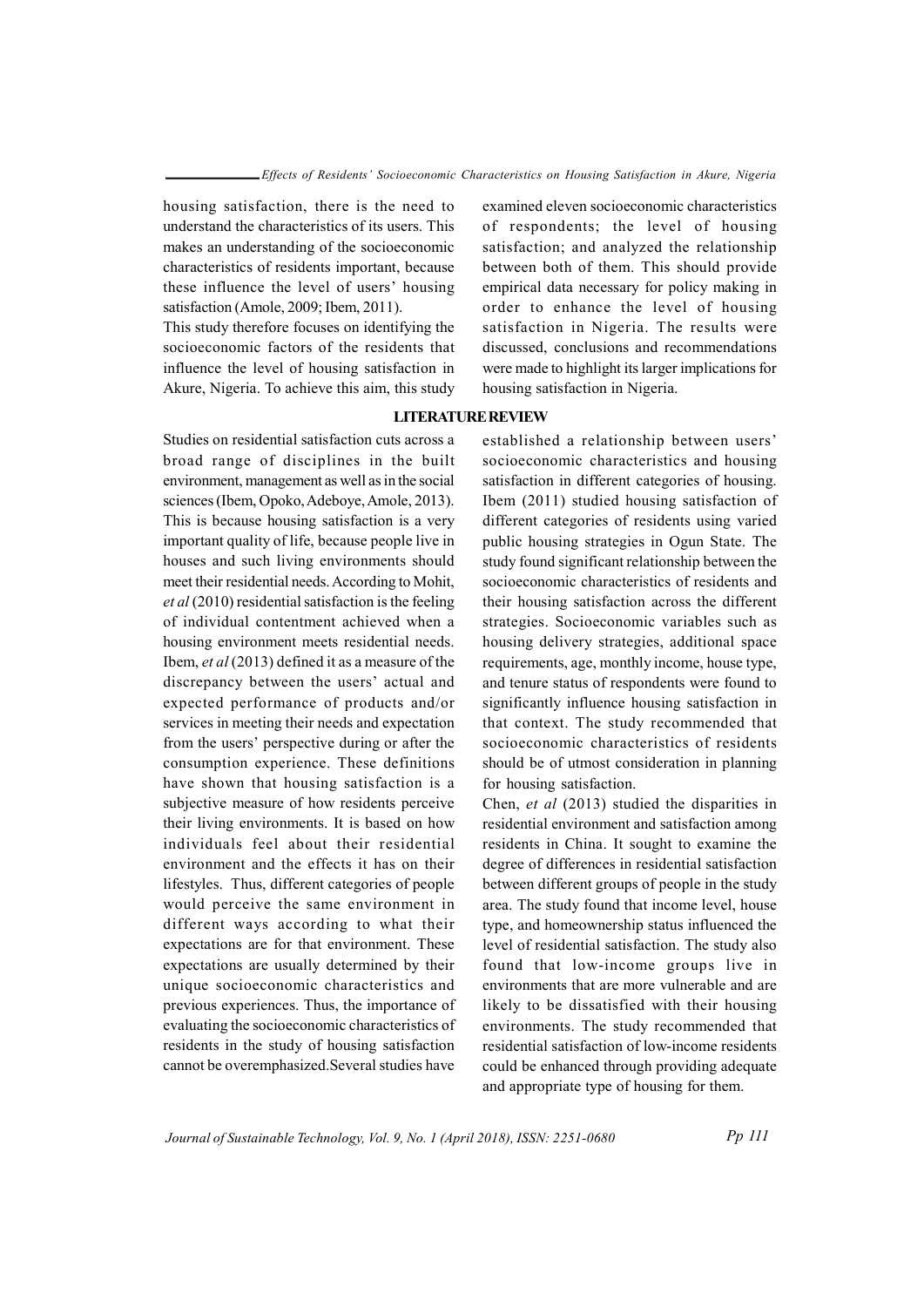Amole (2009) examined residential satisfaction in student housing in four universities in Nigeria. The study evaluated how satisfied students were with their residential environments and its influencing factors. It found that the students were generally dissatisfied with their housing. The study found that socioeconomic characteristics influenced residential satisfaction. The variables that were specifically identified were economic status and age; however, gender was not found to influence residential satisfaction in that context. The study concluded that it is important to evaluate socioeconomic characteristics in the study of residential satisfaction.

These studies have established a relationship jointly and individually between socioeconomic characteristics of residents and housing satisfaction. These studies have shown that more research is required since the results are inconclusive. For instance, while Ibem (2011) found that age is a significant predictor of housing satisfaction, Amole (2009) found the opposite. Moreover, literature remains inconclusive on the relationship between A.A. Fakere,, et al

socioeconomic characteristics and residential satisfaction (Huang, Du and Yu, 2015; Mohit and Adel, 2014). Thus, there is the need to have a better understanding of the dynamics of these relationships by studying other contexts. In agreement, Mohit, Mansor and Razida (2010) observed that the effects of households' characteristics on residential satisfaction tend to vary by housing types, tenure, and countries. The study recommended that further studies are required to determine housing satisfaction on case-specific situations to guide housing policies and urban development. This means that the result of a specific case cannot be easily generalizable to other contexts: an indication of the inconclusiveness of the existing results on this subject.

The key issue in this study is that, there is a need to understand the socioeconomic factors that could support or reduce residential satisfaction. Understanding these influences in developing countries like Nigeria could assist with identifying aspects of utmost consideration in planning for housing satisfaction.

### MATERIALS AND METHODS

This study relies on primary data collected through structured questionnaire and physical observations. The structure of the questionnaire is according to the themes of the study in order to make the sequence of questions easy to follow, thus easy to read for the respondent. The themes of the study are the socioeconomic characteristics of residents and satisfaction with several attributes of the house. Since the questionnaire is standardized, it ensured that respondents answered to common questions. The first section relates to the first theme and is about residents' socioeconomic characteristics and the second section is about satisfaction with several attributes of the house. The respondents were asked to select the correct options from the socioeconomic characteristics. The level of residential satisfaction were defined as very dissatisfied, dissatisfied, neutral, satisfied, and very satisfied. The respondents were asked to select the option that corresponds with their level of satisfaction with different attributes of the house.

Figure 1 shows the locations of the residential districts that make up the study area (represented with large dots). The number of housing units in the study area is 5449. The sample size for the study is 359, which was generated using Sample Size Calculator (an online application developed by the Creative Research Systems). This number of questionnaires for each of the districts was determined according to the proportion of their contribution the total population size. Simple random sampling was used to select the houses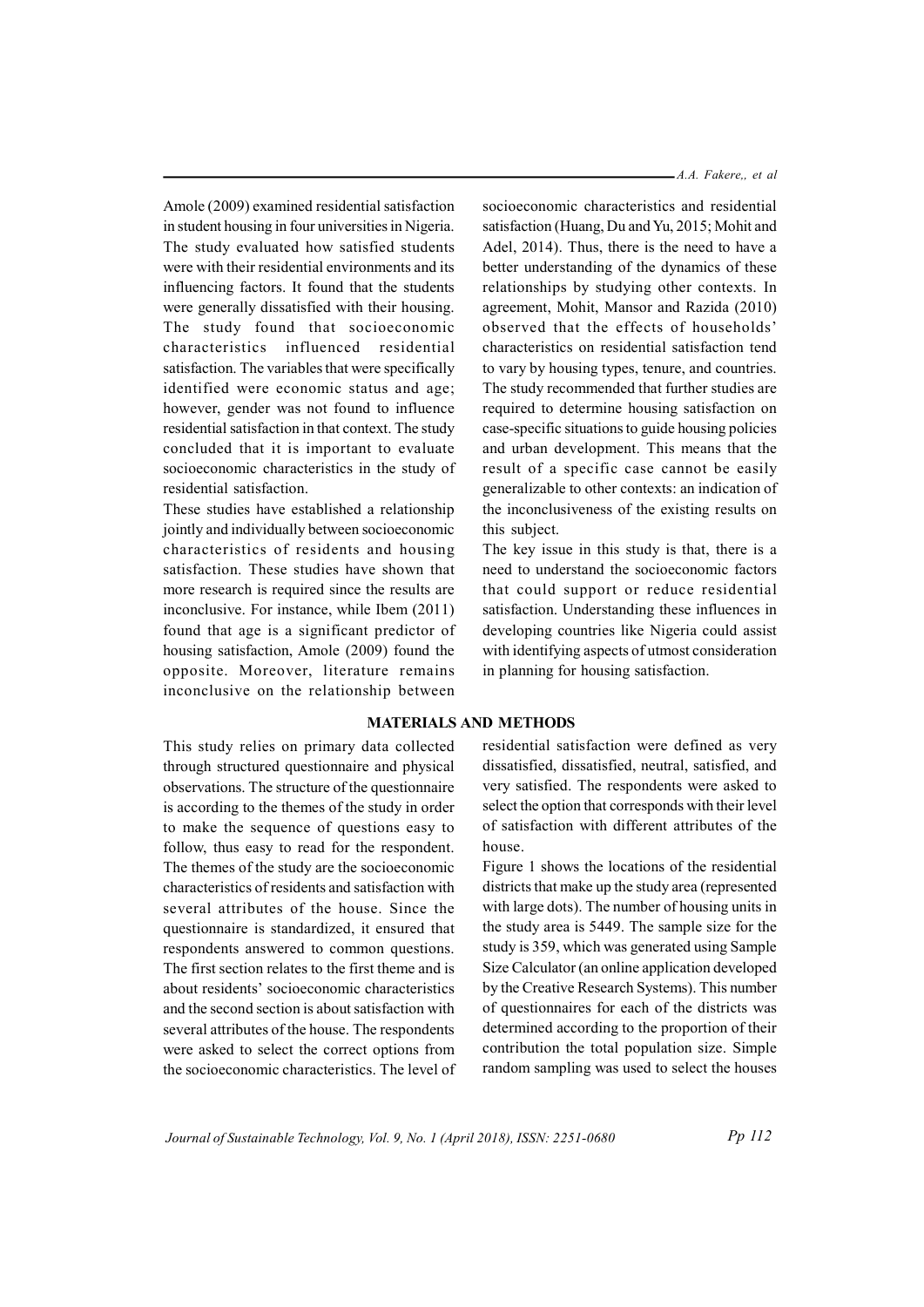that were studied and heads of households in each house were the basic focus of questionnaire administration and other research enquiries. The percentage return for the questionnaires was 84.7% (304 copies), which was deemed as sufficient for the study. These were used for analysis in this research and the results are presented below. Mean Satisfaction Scores (MSS) and Categorical Regression Analysis were used in the analysis for this research.

MSSs was generated through Weighted Mean is a kind of average; instead of each data point contributing equally to the final mean, some data points contribute more "weights" than others do (Theme Horse, 2016). The MSSs were used to rank the attributes of satisfaction with the house. The attributes higher on the ranking suggest the ones that the respondents were more satisfied with, while the ones lower on the ranking suggests the ones they were less satisfied with. The formula used for calculating weighted mean is:

Weighted mean = " $wx'$ " (eq. 1)

where " = the sum of all the points;  $w =$  the weights;  $x =$  the values

Prior to the fieldwork, a pilot survey was conducted in the study area. This was done to identify possible problems that might arise from the questions during the field survey and if there are any problems with the overall structure of the questionnaire, it may be necessary to amend it at the pilot testing stage. Thus, it was carried out to pre-test the research instrument and assist with the clarity of terms used. Twenty (20) questionnaires were used for the pilot

testing in the study area. These were used to run the Cronbach's Alpha Reliability Test for this study. In order to facilitate meeting of respondents, data was collected during morning and evening hours as well as on weekends, at their homes. The outcome was of assistance in reframing the questionnaire as necessary. The Cronbach's Alpha test for reliability was conducted with the research questionnaire for this study. The Cronbach's Alpha Test yielded a value of 0.856, which means that the sections require no revision. This is because, according to George and Mallery (2003), no revision is required for the questionnaire if the value is 0.7 and above.

#### Conceptual Framework of the Study

The study conceptualized levels of residents' housing satisfaction as influenced by their socioeconomic characteristics. Housing satisfaction was construed as the dependent variable while eleven socioeconomic variables were the independent variables. The authors hypothesize that residents' socioeconomic variables will influence the levels of housing satisfaction. The dependent variable, levels of housing satisfaction, was construed as multifaceted: as very dissatisfied, dissatisfied, neutral, satisfied, and very satisfied (a Likert scale). The independent variables were level of education, employment status, tenure status, source of finance, stages of participation in housing development, age, household size, monthly income, gender, additional space requirements in housing unit, and house type.

# RESULTS AND DISCUSSION

### Socioeconomic Variables of Respondents

Table 1 shows that almost two-thirds of the respondents (66.4%) were males which shows the dominance of males as household heads in the study area. Majority (90.8%) are 60 years of age and below, which indicates a large population of working and active residents. Over three-fourths (75.2%) of the respondents earn a

monthly income of below N150,000, which shows that most of them earn above the Nigerian minimum wage of N18,000 (Bassey, 2017). Over four-fifth of them were educated with 85% of them having Diploma/National Certificate of Education or University Degree. Almost all of the them (98.1%) were employed or retired from an employment, while almost half (45.7%) of them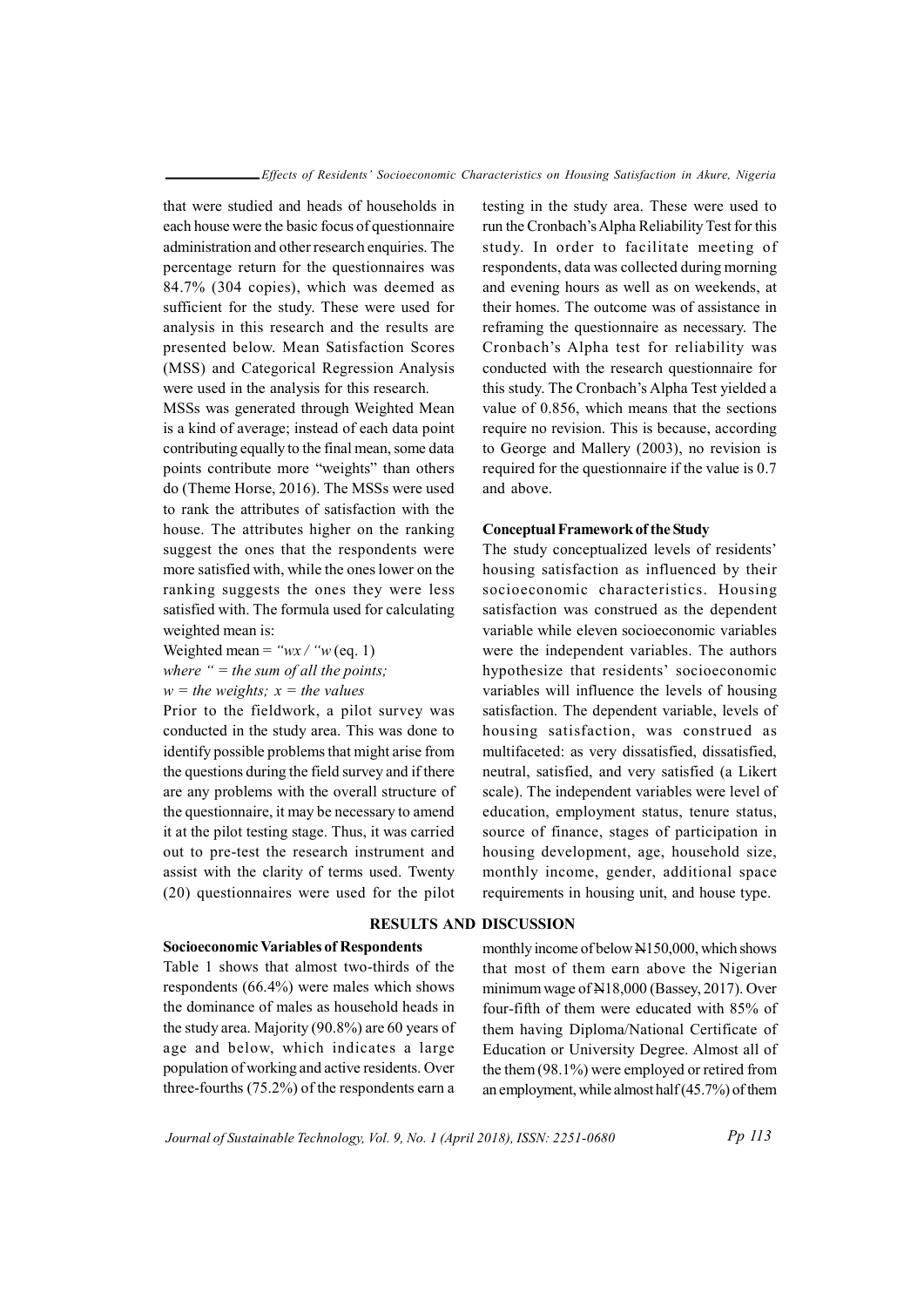

Figure 1: Road Map of Akure with overlay of the concentric zones showing the study areas

Source: Ministry of Housing and Urban Development, Akure; Owoeye and Omole, 2012; Fakere, Arayela and Folorunso, 2017

are owner-occupiers. Almost three-fourths of the respondents (70.7%) saved up the money for their housing. The household size of almost three-fourths of the respondents (70.8%) is between 3 and 6 people. Over half (52.6%) of the respondents participated in at least one stage during the development of the houses of their abode, and over two-thirds (66.7%) of the respondents live in either single family or semidetached bungalows. Almost two-thirds (63.8%) of them needed additional spaces which were not provided in their housing units.

### Level of satisfaction with the attributes of the house in the study area

Table 2 shows the satisfaction ratings of respondents with the houses in the study area. The ratings of each of the values were in Likert

scale. The scales are 'very dissatisfied' (1), 'dissatisfied' (2), 'neutral' (3), 'satisfied' (4), and 'very satisfied' (5). The numerical information identified were converted to a two point scale of one  $(1)$  and two  $(2)$ ; where one  $(1)$  through three (3) on the five point scale were coded as one (1) for "dissatisfied" and four (4) to five (5) were coded as two (2) for "satisfied". These were applied to Table 2.

Table 2 shows the respondents' ratings of satisfaction with the attributes of the house in the study area. The attributes are ranked according to their positions as determined by the MSS. A proportion of 77.6% of the respondents are satisfied with number of bedrooms in the house and it had the highest MSS of 3.93. The lowest ranked house attribute in the Table is landscaping of the plot with MSS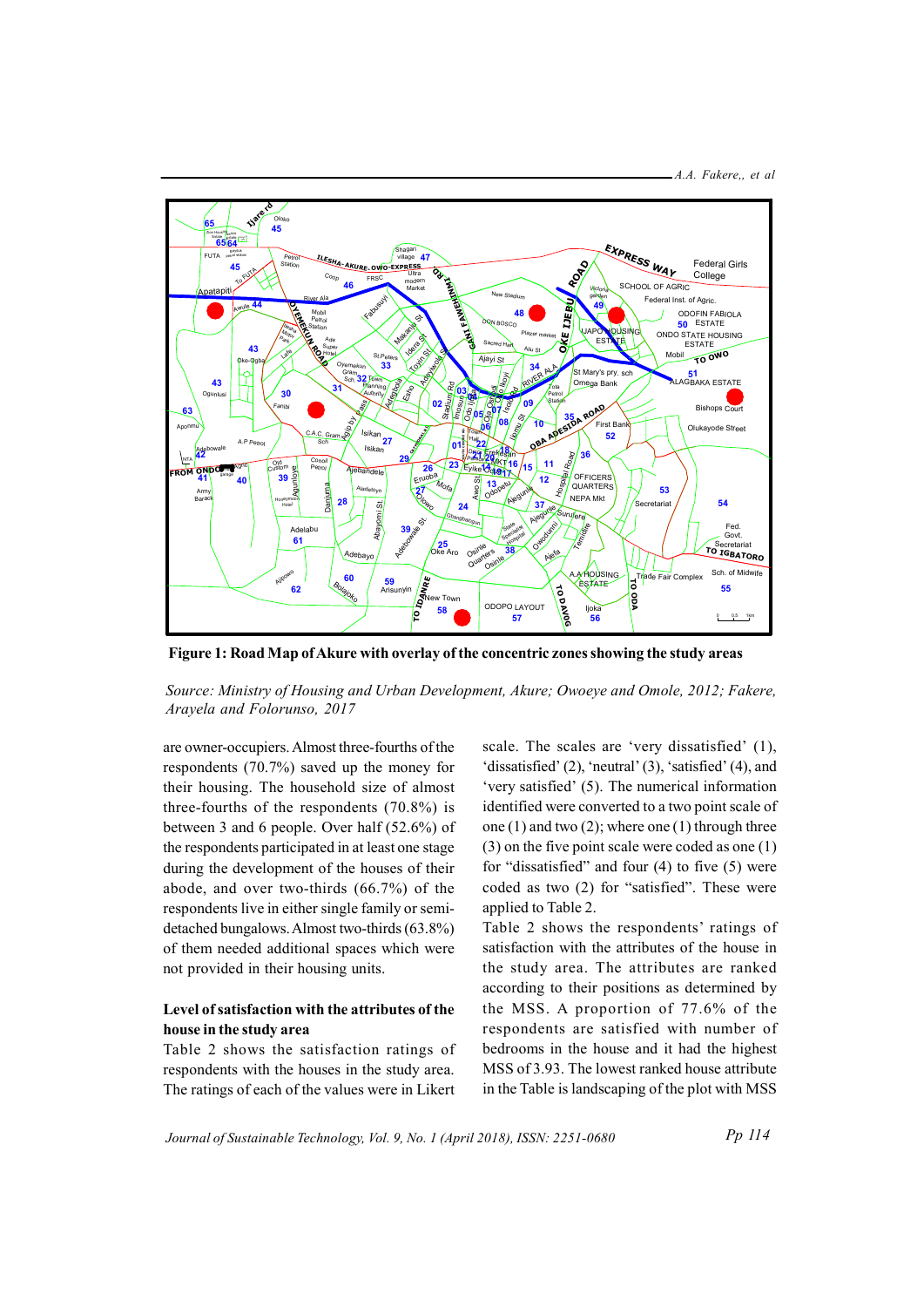| <b>Factors</b>                    | Frequency (n=304) | Percentage (%) |
|-----------------------------------|-------------------|----------------|
| <b>Gender</b>                     |                   |                |
| Male                              | 202               | 66.4           |
| Female                            | 102               | 33.6           |
| Age                               |                   |                |
| 18-30 years                       | 22                | 7.2            |
| 31-40 years                       | 98                | 32.2           |
| $41-50$ years                     | 95                | 31.2           |
| 51-60 years                       | 61                | 20             |
| $61-70$ years                     | $20\,$            | 6.6            |
| Above 70 years                    | $8\,$             | 2.6            |
| <b>Income</b>                     |                   |                |
| <b>Below N50,000</b>              | 71                | 23.3           |
| N50,000-N99-999                   | 95                | 31.2           |
| N100,000-N149,999                 | 63                | 20.7           |
| N150,000-N199,999                 | 29                | 9.5            |
| N200,000-N249,999                 | 19                | 6.2            |
| N250,000 and above                | 25                | 8.2            |
| No response                       | $\overline{2}$    | 0.7            |
| <b>Level of Education</b>         |                   |                |
| No formal education               | $\overline{4}$    | 1.3            |
| Primary                           | $\sqrt{6}$        | 1.9            |
| WASC/NECO/O' Level                | 33                | 10.9           |
| OND/NCE/A' Level                  | 37                | 12.2           |
| $HND/B.$ Sc.                      | 121               | 39.8           |
| Postgraduate                      | 85                | 27.9           |
| Doctorate                         | 18                | 5.9            |
| <b>Employment Status</b>          |                   |                |
| Unemployed                        | 6                 | 1.9            |
| Self Employed                     | 86                | 28.2           |
| Private/Corporate Sector Employee | 25                | 8.2            |
| Civil Servant                     | 157               | 51.6           |
| Retired                           | 30                | 9.9            |
| <b>Tenure Status</b>              |                   |                |
| Privately Rented                  | 121               | 39.8           |
| Owner Occupied                    | 139               | 45.7           |
| Inherited                         | $\overline{2}$    | 0.7            |
| Family House                      | 17                | 5.6            |
| <b>Employer's Quarters</b>        | 28                | 9.2            |
| Free Occupation                   | $\sqrt{6}$        | 1.9            |
| No response                       | $\mathbf{1}$      | 0.3            |
|                                   |                   |                |

Effects of Residents' Socioeconomic Characteristics on Housing Satisfaction in Akure, Nigeria

Journal of Sustainable Technology, Vol. 9, No. 1 (April 2018), ISSN: 2251-0680

Pp 115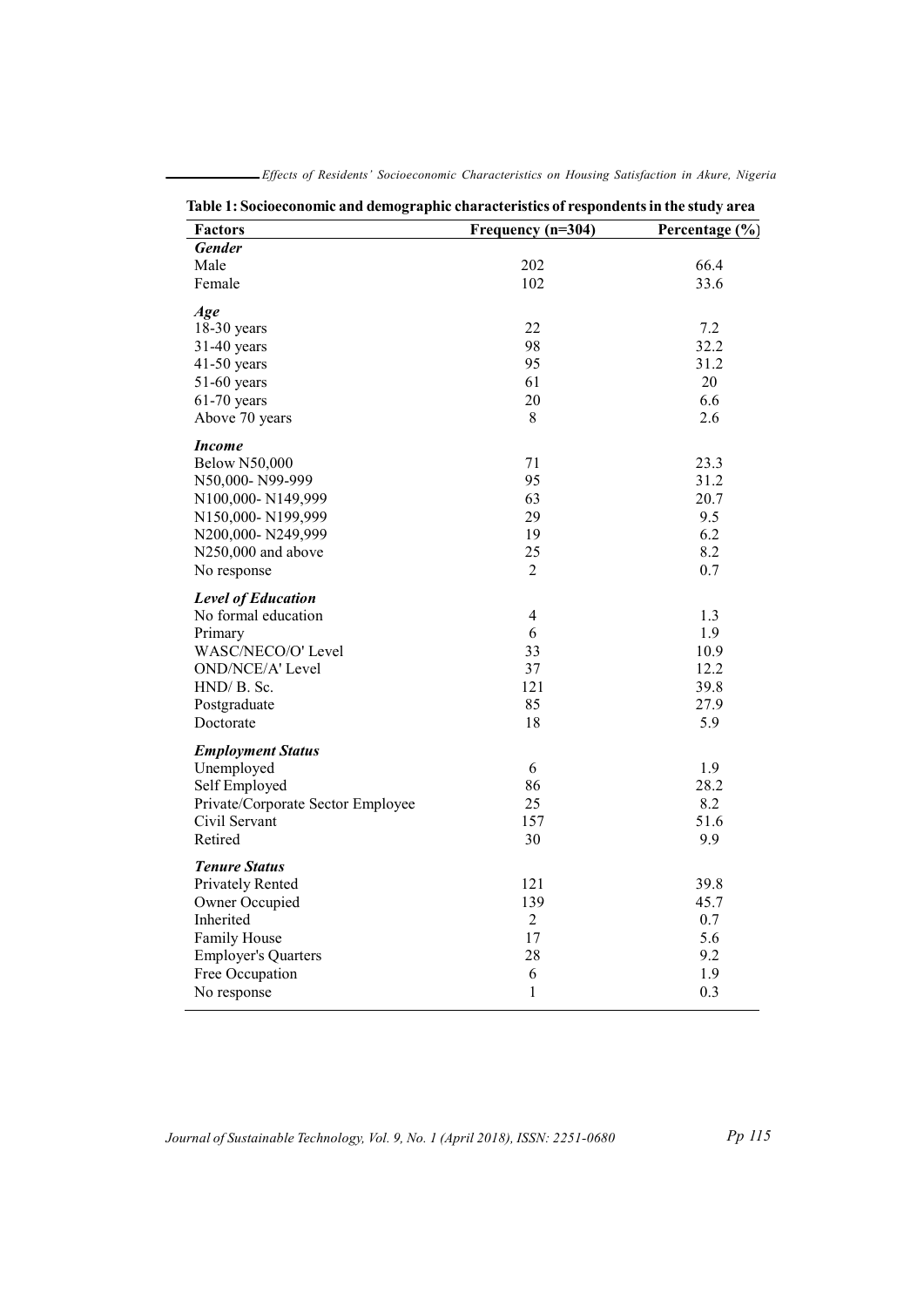| <b>Factors</b>                           | Frequency (n=304) | Percentage (%) |
|------------------------------------------|-------------------|----------------|
| Source of finance for house              |                   |                |
| Personal Savings                         | 215               | 70.7           |
| Mortgage Borrowing                       | 5                 | 1.6            |
| <b>Financial Institutions</b>            | 6                 | 1.9            |
| Cooperative Societies                    | 38                | 12.5           |
| Housing Loan                             | 22                | 7.2            |
| <b>Local Borrowing</b>                   | 5                 | 1.6            |
| Free Occupation                          | 12                | 3.9            |
| No Response                              | 1                 | 0.3            |
| <b>Stage of Participation in housing</b> |                   |                |
| development                              |                   |                |
| <b>Inception Stage</b>                   | 114               | 37.5           |
| House Design Stage                       | 7                 | 2.3            |
| Town Planning Approval Stage             | $\tau$            | 2.3            |
| <b>Construction Stage</b>                | 11                | 3.6            |
| <b>External Works Stage</b>              | $\overline{4}$    | 1.3            |
| Finishing Stage                          | $\,8\,$           | 2.6            |
| Modification Stage                       | 8                 | 2.6            |
| No Participation                         | 144               | 47.4           |
| <b>House Type</b>                        |                   |                |
| Rooming House                            | 35                | 11.5           |
| Single Family Bungalow                   | 132               | 43.4           |
| Semi detached Bungalow                   | 71                | 23.3           |
| Duplex                                   | 27                | 8.9            |
| Semi detached Duplex                     | $\tau$            | 2.3            |
| <b>Block of Flats</b>                    | 30                | 9.9            |
| No Response                              | $\overline{2}$    | 0.7            |
| <b>Additional space requirements in</b>  |                   |                |
| housing units                            |                   |                |
| Space for Shop                           | 22                | 7.2            |
| <b>Storage Space</b>                     | 27                | 8.9            |
| Visitors' Toilet                         | 37                | 12.2           |
| Guest Bedroom                            | 22                | 7.2            |
| Laundry                                  | 48                | 15.7           |
| <b>Outdoor Cooking Space</b>             | 16                | 5.2            |
| En-Suite Bedrooms                        | 14                | 4.6            |
| Dining Room                              | $\overline{4}$    | 1.3            |
| Kitchen                                  | $\mathbf{1}$      | 0.3            |
| Ante Room                                | 1                 | 0.3            |
| <b>Study Room</b>                        | $\overline{2}$    | 0.7            |
| None                                     | 110               | 36.2           |

Table 1 (Cont'd): Socioeconomic and demographic characteristics of respondents in the study area

Journal of Sustainable Technology, Vol. 9, No. 1 (April 2018), ISSN: 2251-0680

Pp 116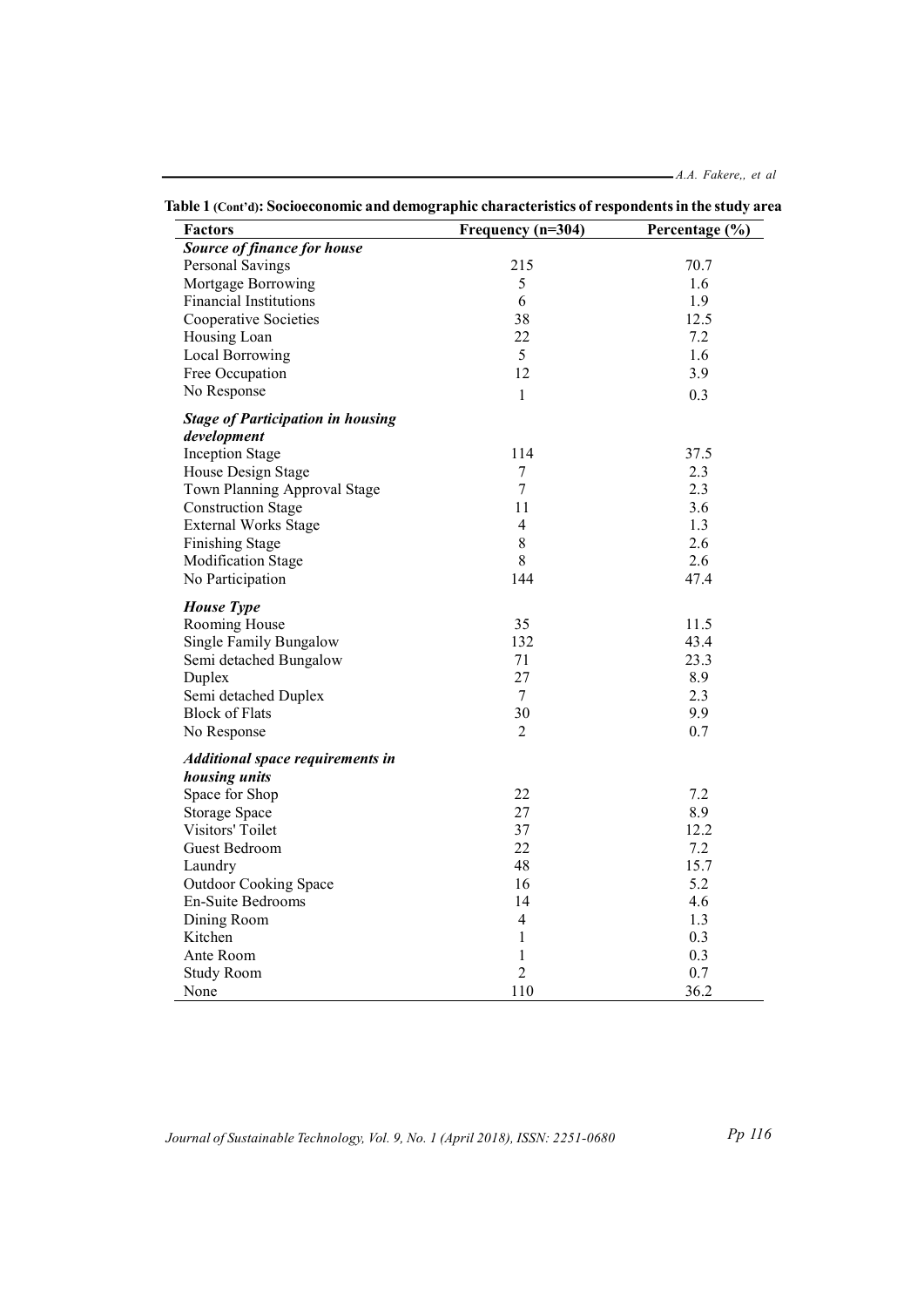| Table 2: Residents' satisfaction with attributes of the houses and mean satisfaction scores in the |  |  |  |
|----------------------------------------------------------------------------------------------------|--|--|--|
| study area                                                                                         |  |  |  |

| <b>Satisfaction Variables</b>                             | D   | $\frac{0}{0}$ | S   | $\frac{0}{0}$ | T   | $\frac{0}{0}$ | <b>MSS</b> | <b>Position</b> |
|-----------------------------------------------------------|-----|---------------|-----|---------------|-----|---------------|------------|-----------------|
|                                                           |     |               |     |               |     |               | $N = 304$  |                 |
| Number of bedroom in the house                            | 68  | 22.4          | 236 | 77.6          | 304 | 100           | 3.93       |                 |
| Size of bedrooms                                          | 54  | 17.8          | 250 | 82.2          | 304 | 100           | 3.92       | $\overline{c}$  |
| Adequacy of natural daylight                              | 66  | 21.7          | 238 | 78.3          | 304 | 100           | 3.89       | 3               |
| Level of privacy                                          | 70  | 23            | 234 | 77            | 304 | 100           | 3.86       | 4               |
| Suitability of the house design to<br>natural way of life | 65  | 21.4          | 239 | 78.6          | 304 | 100           | 3.83       | 5               |
| Size of the living and dining room                        | 72  | 23.7          | 232 | 76.3          | 304 | 100           | 3.81       | 6               |
| Thermal Comfort in the house                              | 66  | 21.7          | 238 | 78.3          | 304 | 100           | 3.80       | 7               |
| Noise level in the house                                  | 73  | 24            | 231 | 76            | 304 | 100           | 3.77       | 7               |
| Beauty of the house (aesthetics)                          | 82  | 27            | 222 | 73            | 304 | 100           | 3.74       | 9               |
| House Type                                                | 74  | 24.4          | 230 | 75.6          | 304 | 100           | 3.73       | 10              |
| Type of Building materials                                | 83  | 27.3          | 221 | 72.7          | 304 | 100           | 3.73       | 11              |
| Toilets/Bathrooms                                         | 81  | 26.7          | 223 | 73.3          | 304 | 100           | 3.69       | 12              |
| Cost of acquiring/renting the                             | 80  | 26.3          | 224 | 73.7          | 304 | 100           | 3.68       | 13              |
| house                                                     |     |               |     |               |     |               |            |                 |
| Size of Kitchen/Store                                     | 86  | 28.3          | 218 | 71.7          | 304 | 100           | 3.66       | 14              |
| Landscaping of the plot                                   | 116 | 38.2          | 188 | 61.8          | 304 | 100           | 3.44       | 15              |

 $D = Dissatisfied;$   $S = Satisfied;$   $T = Total$ 

of 3.44 and a proportion of 61.8% of the respondents rated it as satisfied while 38.2% were not satisfied with it. This implies that the respondents in the study area were most satisfied with the number of bedrooms in their houses and least satisfied with the landscaping of their plots. The physical observations revealed that most of the houses in the study area were not properly landscaped. The inhabitants focused mainly on constructing the building itself and achieving 'a roof over one's head' rather than on the landscaping of their plots. This is probably the reason this was the variable with the least satisfaction rating, while another factor could be accrued to poverty. Thus, the landscaping is considered secondary since their primary aim of living in the houses has been achieved, even without proper landscaping being in place.

The other satisfaction variables according to their ranking were size of bedrooms house (MSS  $= 3.92$ ), adequacy of natural day lighting (MSS = 3.89), level of privacy (MSS = 3.86), and suitability of the house design to the natural way of life  $(MSS = 3.83)$ . Others are and size of the living and dining room  $(MSS = 3.81)$ , thermal comfort  $(MSS = 3.80)$ , noise level in the house  $(MSS = 3.80)$ 3.77), and aesthetics (WM =  $3.74$ ). The remaining ones are house type  $(MSS = 3.73)$ , type of building materials (MSS =  $3.73$ ), toilets/ bathrooms (MSS = 3.69), cost of building/ renting the house ( $MSS = 3.68$ ), and size of kitchen/ store (MSS =  $3.66$ ).

# Socioeconomic Characteristics and Housing Satisfaction

The research further investigated the effects of socioeconomic variables on housing satisfaction in the study area. Categorical regression analysis was carried out using optimal scaling method with the criteria for convergence set at 0.00001. In carrying out this analysis, the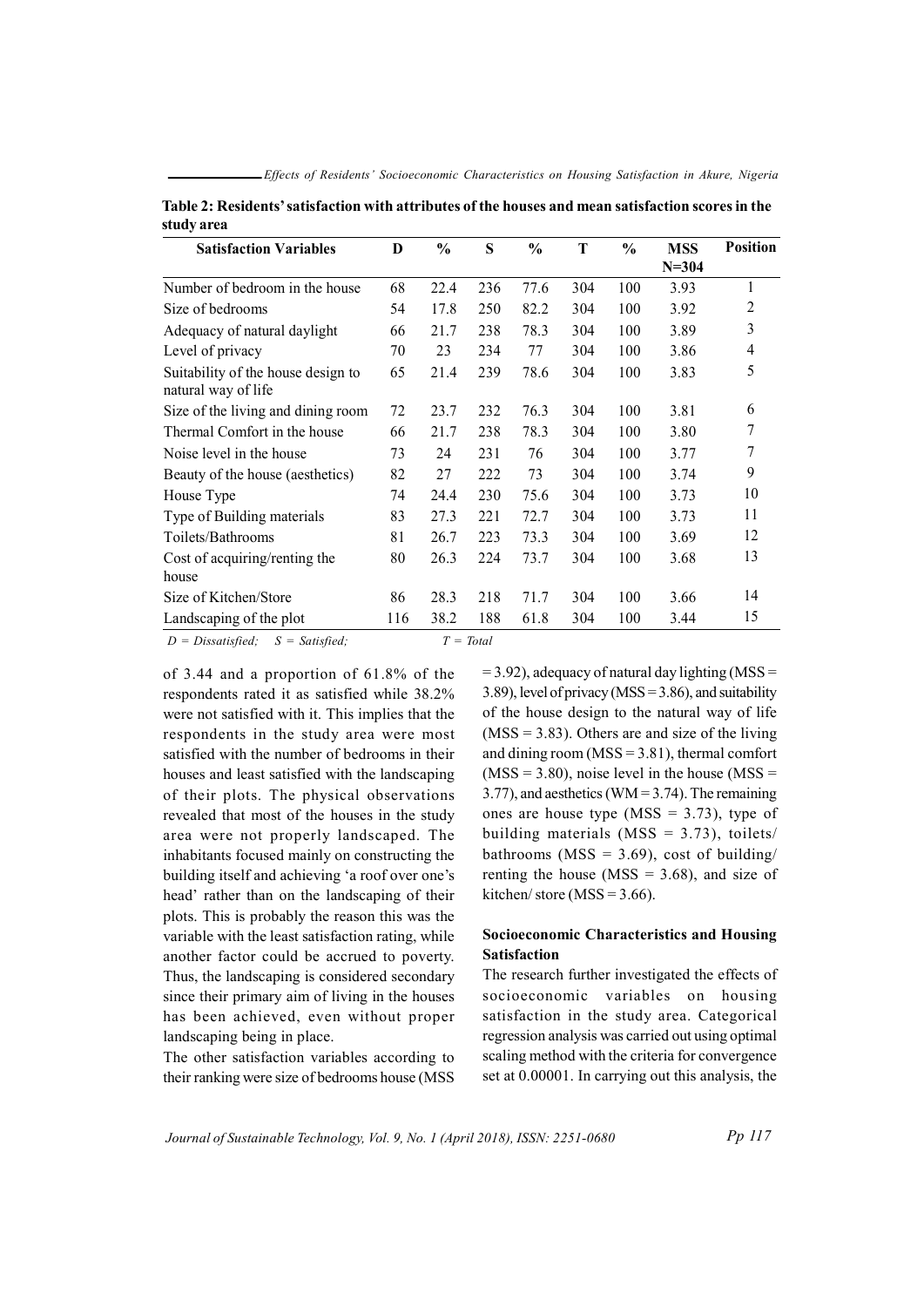level of housing satisfaction was the dependent variable, while respondents' highest level of education, tenure status, sources of finance for housing, employment status, monthly income, gender, age stages of participation in housing development, household size, spaces not provided in the house and house type were the independent (predictor) variables. Table III shows the result of the multiple categorical regression analysis. The result shows that much of the variance in the dependent variable is explained by the regression model with Multiple  $R = 0.775$ , and  $R^2 = 0.600$ . This indicates that the regression model explains 60% of the variance in the level of housing satisfaction in the study area, which is substantially high. The result also shows that  $(F=1.733, df=39, P=0.038)$ , which also indicates that the result and regression model are statistically significant at  $p<0.05$  and therefore there is significant relationship generally between socioeconomic characteristics of respondents and housing satisfaction. This is consistent with Ibem (2011), which found a relationship between socioeconomic characteristics of residents and in housing satisfaction.

From Table 3, it is evident that out of the eleven variables, nine were significant predictors of level of housing satisfaction. The variables identified to have significant effect on level of housing satisfaction in order of importance include stages of participation in housing development (Beta = -0.686), employment status (Beta =  $0.555$ ), house type (Beta =  $0.487$ ) and source of finance (Beta =  $0.470$ ). Others are tenure status (Beta =  $0.433$ ), level of education (Beta =  $0.377$ ), monthly income (Beta =  $0.308$ ), additional space requirements in the housing units (Beta =  $0.280$ ), and household size (Beta = 0.209). The strongest significant predictor however, is stages of participation in housing development, while the weakest significant predictor is household size. Gender and age had no significant relationship with housing satisfaction in this context.

A.A. Fakere,, et al

This study has shown that most of the socioeconomic variables had significant relationship with housing satisfaction. These results provide an insight into the importance of socioeconomic characteristics in the performance of residential environments in Nigeria. It lends credence to the cursory evaluation of housing in Nigerian cities by Ibem (2011) and Amole (2009) which suggested that socioeconomic characteristics of residents were very important considerations for housing satisfaction. Homeownership has been seen as an important predictor of housing satisfaction. Thus, tenure status had significantly relationship with the level of housing satisfaction in this context because it goes a long way in determining self-actualization and fulfilment. This conforms to the findings of Zumbro (2014), and Mohit and Azim (2012), which showed a positive correlation between tenure status and housing satisfaction. This is an indication that if government of Nigeria succeed in promoting homeownership in the country, it would enhance the level of housing satisfaction in the country.

In support of previous studies (Ammar, Ali and Yusof, 2013; Carrol and Rosson, 2007; Jiboye, 2010), satisfaction was also found to have a significant relationship with participation. The involvement of people in the design and development of process of a housing environment can greatly enhance their level of housing satisfaction. The result of this study confirms this assertion and majority of the respondents were involved in at least one stage of the development of their housing, which positively influenced their level of satisfaction. Since, the stage of participation was significant, it was not surprising that respondents' source of finance is a significant determinant of level of housing satisfaction in this research. This is because when people have access to money to finance a house, they could think about participating in the design of such houses because they are responsible for its construction. In this context, majority (70.7%)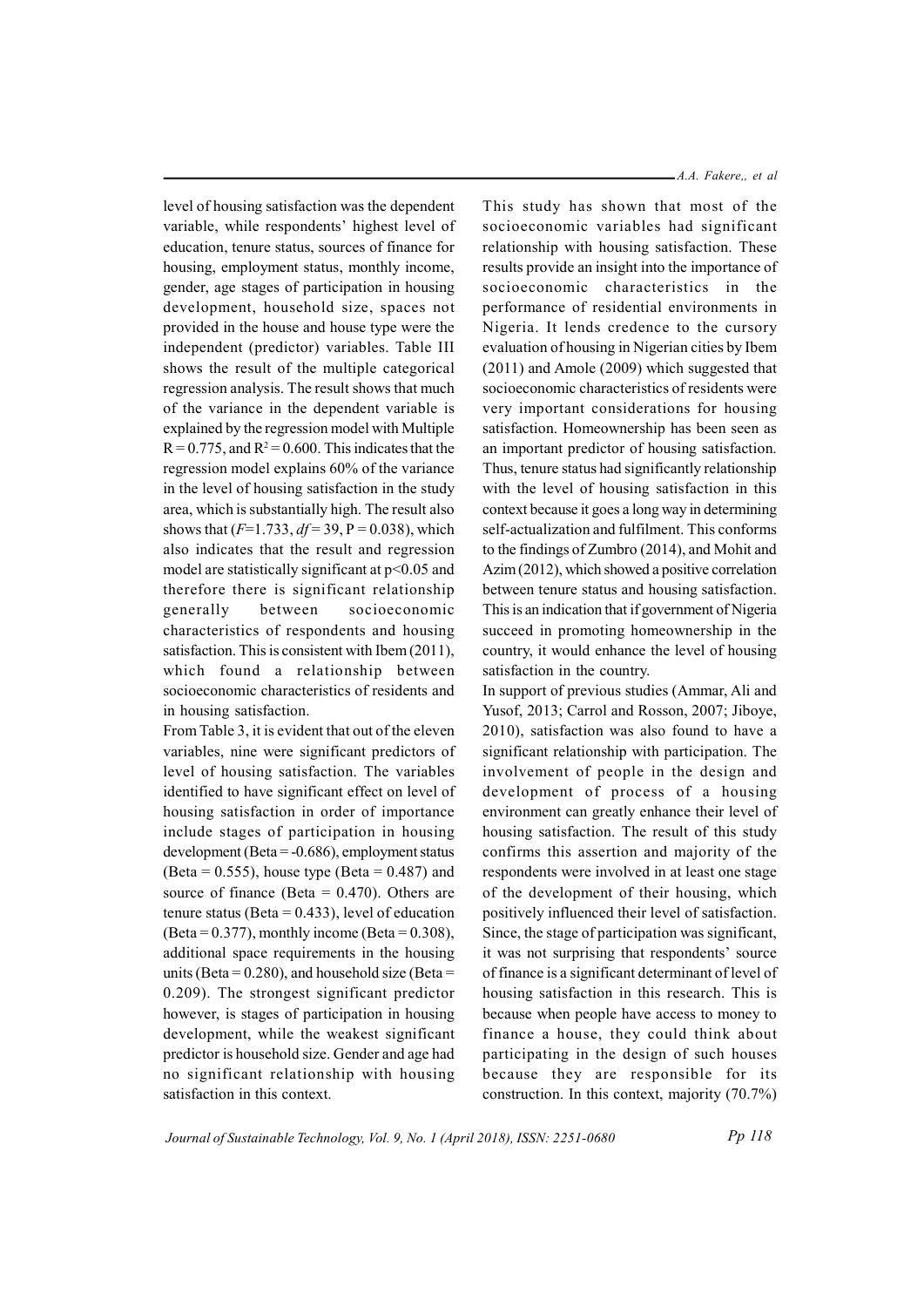| Socio-economic Characteristics of              |                     | <b>Standardized</b> |                |          |            |
|------------------------------------------------|---------------------|---------------------|----------------|----------|------------|
| <b>Respondents</b>                             | <b>Coefficients</b> |                     | df             | $\bm{F}$ | <b>Sig</b> |
|                                                | <b>Beta</b>         | Std.                |                |          |            |
|                                                |                     | Error               |                |          |            |
| Level of Education                             | 0.377               | 0.122               | 3              | 9.574    | $0.000**$  |
| <b>Employment Status</b>                       | 0.555               | 0.117               | $\overline{4}$ | 22.407   | $0.000**$  |
| <b>Tenure Status</b>                           | 0.443               | 0.118               | 3              | 14.026   | $0.000**$  |
| Source of Finance                              | 0.470               | 0.114               | 6              | 17.075   | $0.000**$  |
| Stages of Participation in housing development | 0.686               | 0.122               | 6              | 31.536   | $0.000**$  |
| Age                                            | 0.037               | 0.111               | 1              | 0.111    | 0.740      |
| Household Size                                 | 0.209               | 0.103               |                | 4.141    | $0.048*$   |
| Monthly Income                                 | 0.308               | 0.131               |                | 5.557    | $0.023*$   |
| Gender                                         | 0.145               | 0.103               |                | 1.974    | 0.167      |
| Additional space requirements in housing units | 0.280               | 0.110               | 8              | 6.500    | $0.000**$  |
| House Type                                     | 0.487               | 0.117               | 5              | 17.336   | $0.000**$  |

Effects of Residents' Socioeconomic Characteristics on Housing Satisfaction in Akure, Nigeria

Table 3: Coefficients of socio-economic predictors of Housing Satisfaction

Dependent variable: Level of housing satisfaction; \*\*Significant predictors  $(P=0.000)$ ; \* Significant predictors  $(P<0.05)$ 

 $R = 0.775$ ;  $R^2 = 0.600$ ;  $F -$ value = 1.733; p-value = 0.038;  $df = 39$ 

of the respondents financed their houses through personal savings, while the remainder financed their houses through one form of borrowing or another. This shows that most were able to save for their housing.

In the same vein, level of education is a significant predictor of level of housing satisfaction in this context and this is not surprising. The level of education in this context is very high and educated people tend to know the importance of being a part of the process of shaping their living environment; and this influences their level of satisfaction. These findings are in line with the findings of Huang and Du (2015), which reported that, educated positively influences housing satisfaction. Employment status and income were significant predictors of housing satisfaction in this context and this was expected. This is so because, people receive income when they are employed, and therefore, this increases the possibility of choosing an appropriate residential environment for themselves, which in turn has positive influence on their level of satisfaction.

This agrees with the findings of Huang and Du (2015), which observed that household income influences housing satisfaction.

In agreement with the findings of Chen, et al (2013), and Huang and Du (2015), this study found that household size influences the level of housing satisfaction. Additional space requirement was a significant predictor of housing satisfaction in this context, in agreement with the findings of Ibem (2011). This is so because, space requirements are a very important consideration in the desire for housing. The lack of required spaces have the potential to influence how users rate their living environments and residential mobility is also affected. In consonance with the findings of Mohit and Mahfoud (2015), Chen, et al (2013), and Ibem (2011), house type was also a significant predictor of housing satisfaction in this context. This is because when people do not live in the type of housing they desire, it influences their lives and, this affects how satisfied they are with such living environments.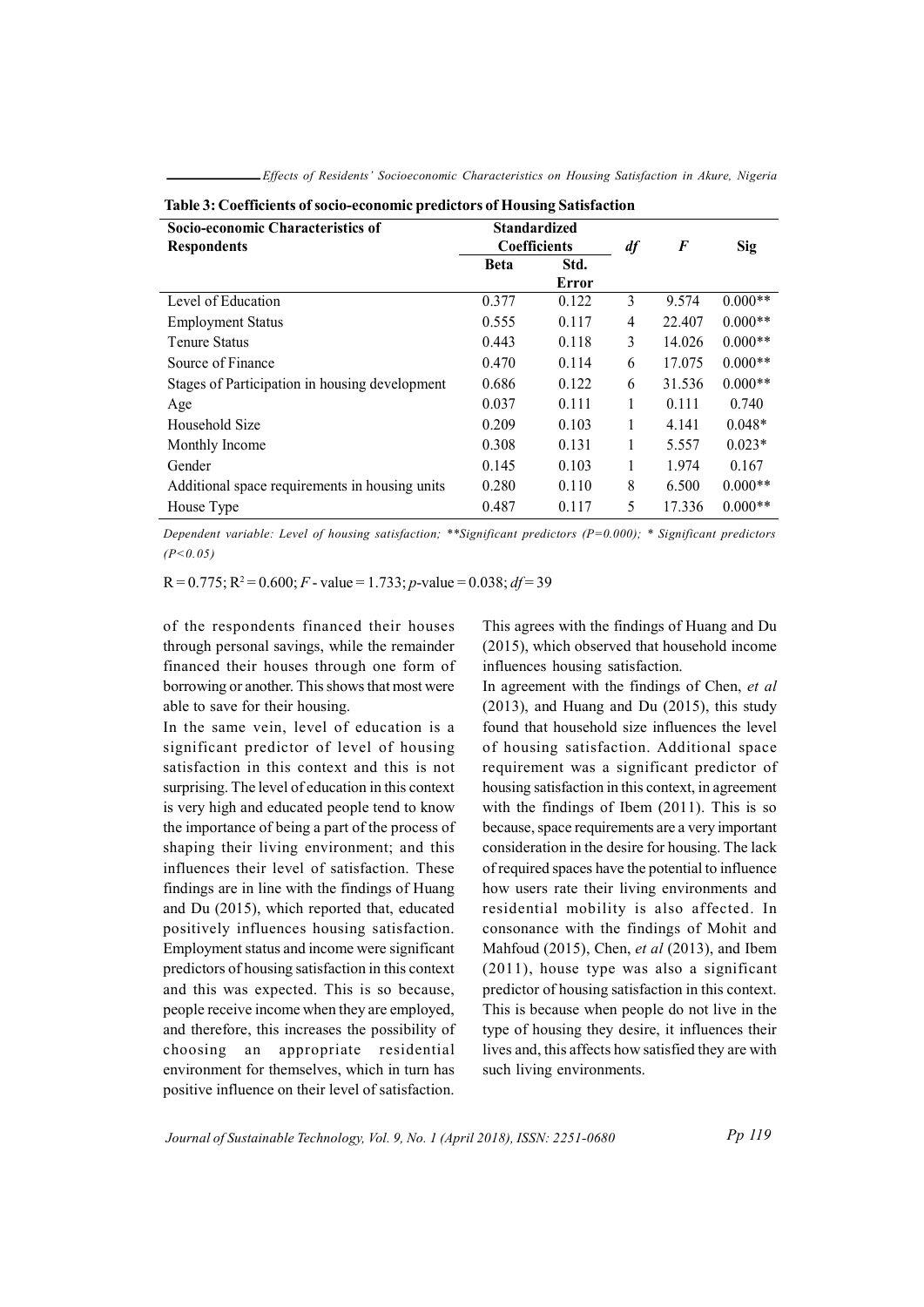A.A. Fakere,, et al

Studies have not been conclusive about the effect of age on housing satisfaction. While Huang and Du (2015) found that age does, Huang, Du and Yu (2015) found that age does not influence satisfaction. In contribution, this study found that age does not have impact on the level of housing satisfaction in this context. The reason for this could be since households are made up of people of different ages, they tend to feel the same way about their abode regardless of their different ages. This study also found that gender does not influence

This paper examined the socioeconomic variables that predict the level of housing satisfaction. This was done by using these variables as factors, which could predict the level of satisfaction. The study showed that most of the respondents were satisfied with their houses. The study also showed that socioeconomic variables are indeed significant predictors of housing satisfaction, confirming the finding from previous studies. This study has been able to contribute to existing body of knowledge by showing how socioeconomic variables influence level of housing satisfaction. The predictive power of the regression model in the level of housing satisfaction was found to be substantially high with adjusted R Square of 0.600. This means that, not only do these variables predict the level of housing satisfaction; this predictive power is also appreciably high. This relationship is also absolute since  $p$ -value = 0.038. This means that these variables jointly and individually predict the level of housing satisfaction, with the exception of gender and age. Nevertheless, it is

CONCLUSION AND POLICY IMPLICATIONS

the literature.

possible for the result to be different in another context.

housing satisfaction in this context, in agreement with the finding of Amole (2009). On the other hand, Huang and Du (2015) observed that age influences housing satisfaction. This shows that the impact of gender on housing satisfaction is also inconclusive. However, the reason for the finding in this context could be that there are twice as many male respondents as women. Moreover, Amole (2009) reported that the roles of gender in the responses of users to the environment have often been inconclusive in

Therefore, further research is required in order to better understand this relationship in order to discover what the result would be in other contexts. Architects and policy makers in the design of houses will require such research in future for individuals and the public. This is in order to improve the level of residents' housing satisfaction in both public and private housing. Through studies such as this, the development of strategies for satisfactory housing environments would be more easily achieved, since the factors that influence it are known. This is fundamental in realizing the goals of residents' participation in house design, and contributes immensely to achieving higher residential satisfaction. Residential satisfaction incorporates human aspects of the built environment and is therefore important for human dignity. Therefore, housing and urban development measures and policies in Nigeria should be directed towards enhancing residential satisfaction by considering the unique characteristics of users.

### ACKNOWLEDGEMENTS

The authors wish to thank the Administration of the Federal University of Technology, Akure, Nigeria for providing the facilities and support that made this research possible.

Journal of Sustainable Technology, Vol. 9, No. 1 (April 2018), ISSN: 2251-0680

Pp 120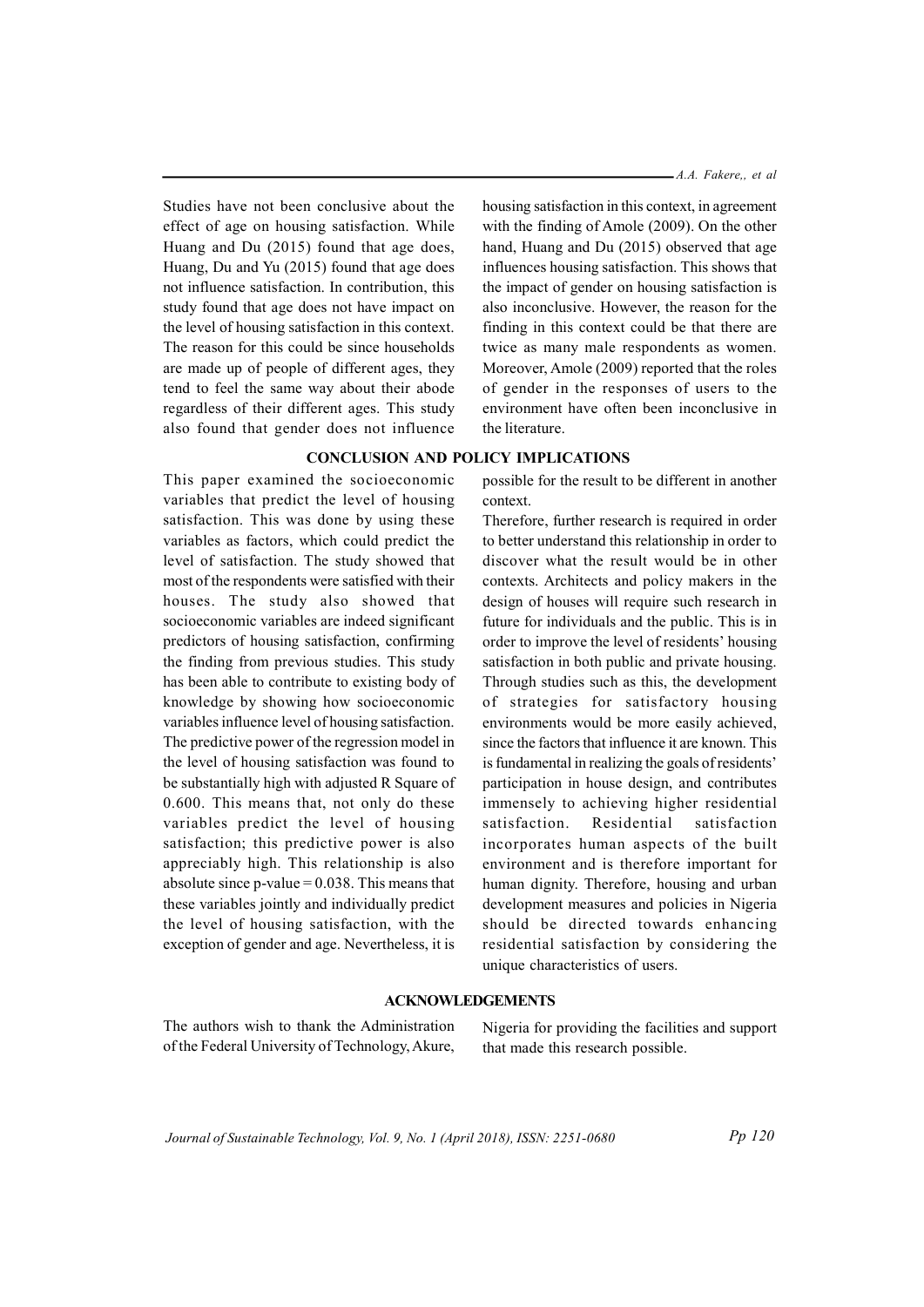#### **REFERENCES**

- Adedayo, O. F. (2010). Housing design and its socio-cultural impact on the society: A case study of selected estates in Minna, Niger State, Nigeria. Centre for Human Settlement and Urban Development Journal, 2 (1), 1- 10.
- Adedeji, Y. M. D. (2005). Sustainable low-cost housing technology in cities: Accelerated construction initiative option. Journal of Land Use and Development Studies, 1 (1), 66-73.
- Adegbehingbe, V. O. (2011). Analysis of physical transformation of residential building in selected government estates in South-Western Nigeria. Unpublished PhD thesis, Department of Architecture, Federal University of Technology, Akure.
- Adegbehingbe, V. O., Ogunsote, O. O. & Fadamiro, J. A. (2010). Reducing the need for housing transformation in South-Western Nigeria by addressing the causative agents. In Olujimi, J. A. B., et al (Eds.), Proceedings of the International Conference of the School of Environmental Technology, Federal University of Technology, Akure, Nigeria; Man, Technological Advancement and Sustainable Environment, 276-282.
- Aduwo, E. B., Ibem, E. O. & Opoko, A. P. (2013). Residents' transformation of dwelling units in public housing estates in Lagos, Nigeria: Implications for policy and practice. International Journal of Education and Research, 1 (4), 1-20.
- Ammar, S. M. S., Ali, K. H. & Yusof, N. A. (2013). The effect of participation in design and implementation works on user' satisfaction in multi-storey housing projects in Gaza, Palestine. World Applied Sciences Journal, 22 (8), 1050-1058. doi: 10:5829/idosi.wasj. 2013.22.08.2842.
- Amole, D. (2009). Residential satisfaction in students' housing. Journal of Environmental Psychology, 29, 76-85.
- Bassey, J. (2017). Nigeria's N18,000 minimum wage, one of the world's lowest-Labour. BusinessDay Newspapers, May 1.
- Carroll, J. & Rosson, M. (2007). Participatory design in community informatics. Design Studies, 28, 243-261.
- Chen, L., Zhang, W., Yang, Y., & Yu, J. (2013). Disparities in residential environment and satisfaction among urban residents in Dalian, China. Habitat International, 40, 100-108.
- Daramola, S. A. (2006). Affordable and functional housing in a developing country: A case study of Nigeria. Journal of Land Use and Development Studies, 2 (1). Available online: http://journalanduse.org/ A s s e t s / V o l 2 % P a p e r s / A F F O R D A B L E % 2 0 A N D % FUNCTIONAL%20HOUSING%20IN%20A% 20DEVELOPING%20ECONOMY.pdf. [Accessed May 2007]
- Fakere, A. A., Arayela, O. & Folorunso, C. O. (2017). Nexus between the participation of residents in house design and residential satisfaction in Akure, Nigeria. Frontiers of Architectural Research, 6 (2), 137-148.
- George, D. & Mallery, P. (2003). SPSS for windows step-by-step: A simple guide and reference. 11.0 update (4th Ed.). Boston, Allyn & Bacon.
- Huang, Z. & Yu, X. (2015). Assessment and determinants of residential satisfaction with public housing in Hangzhou, China. Habitat International, 47, 218-230.
- Huang, Z, Du, X & Yu, X. (2015). Homeownership and residential satisfaction: Evidence from Hangzhou, China. Habitat International, 49, 74-83.
- Ibem, E. O. (2010). Assessment of the qualitative adequacy of newly constructed public housing in Ogun State, Nigeria. Property Management, 29 (3), 285-304.
- Ibem, E. O. (2011). Evaluation of public housing in Ogun State, Nigeria. Unpublished PhD